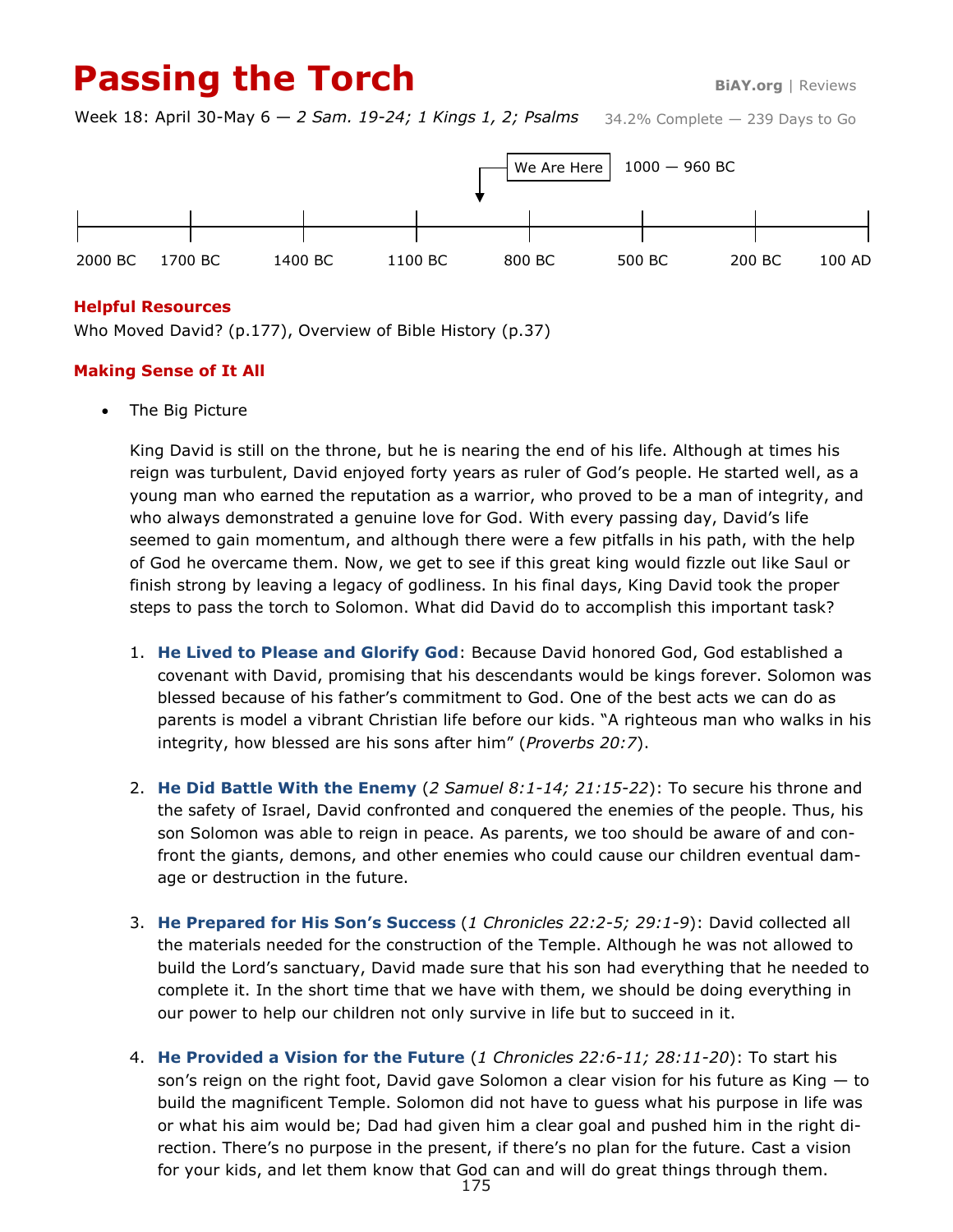- 5. **He Pointed His Son to the Lord** (*1 Chronicles 22:12,13; 28:8,9*): Because David knew that the success of Israel rested on its ability to keep its covenant with God, he reminded Solomon to take it seriously as its King. He should be foremost in obeying it and in leading others to follow his example. Obedience to God brings His blessing and favor; it starts with "children obey your parents."
- 6. **He Established Help Around His Son** (*1 Chronicles 23-27; 28:21*): David knew that to rule as King and as God's leader before the people, Solomon would need a great deal of help; thus, David organized the many assistants who assumed the responsibilities for the Temple, the palace, the King's property, the military, etc. Build a support system of godly friends, family, and influences around your kids.
- 7. **He Passed Along His Wisdom** (*2 Samuel 23:1-7; 1 Kings 2:1-9*): Before he died, David gave his final instructions to Solomon; he passed along every bit of truth that he could as a fitting end to the investment that he had made in his son. Solomon could now face the daunting task of being king in the light of his father's wisdom. Better than preparing the road for our children is preparing our children for the road.

### **The Result of David's Time and Investment?** *1 Kings 2:12*

"Solomon was firmly established on the throne." Enough said.

David passed the torch to his son, and he did not fizzle out but, rather, he finished well.

- Personal Application
	- 1. **Serving the King**: Did you note that when David organized his volunteers and assistants, everyone had a place to serve? God has gifted us for a place of service in His kingdom. All of us have been called to serve the King in some capacity; He has asked us to give of our time, our treasures, and our talents for His work. When we do, we are just giving back what God has already given us! See *1 Chronicles 29:14-16.*
	- 2. **Passing the Torch**: If we drop our torch and never get it to our children, their path will be destroyed by fire. If we don't have a torch to pass, they will wander in the dark. However, if we hand it off successfully, they will have a guide to lead them in the way! Make sure that they know what you've invested in them, that they have the torch, and must pass it on next. Our momentum should sling them farther than we ever reached in our own lives (*1 Chronicles 29:23-25*).

#### **The Bottom Line**

We must be *intentional* to pass the torch of our *faith* to the next generation.

## **Questions to Consider**

- 1. Have you identified your spiritual gifts? Are you using them in the service of the King?
- 2. What is "the torch" that we discussed anyway? What all does it entail?
- 3. What torch was passed to you? How well are you doing with passing on your torch?
- 4. What are some ways (not discussed) that we can pass the torch to the next generation?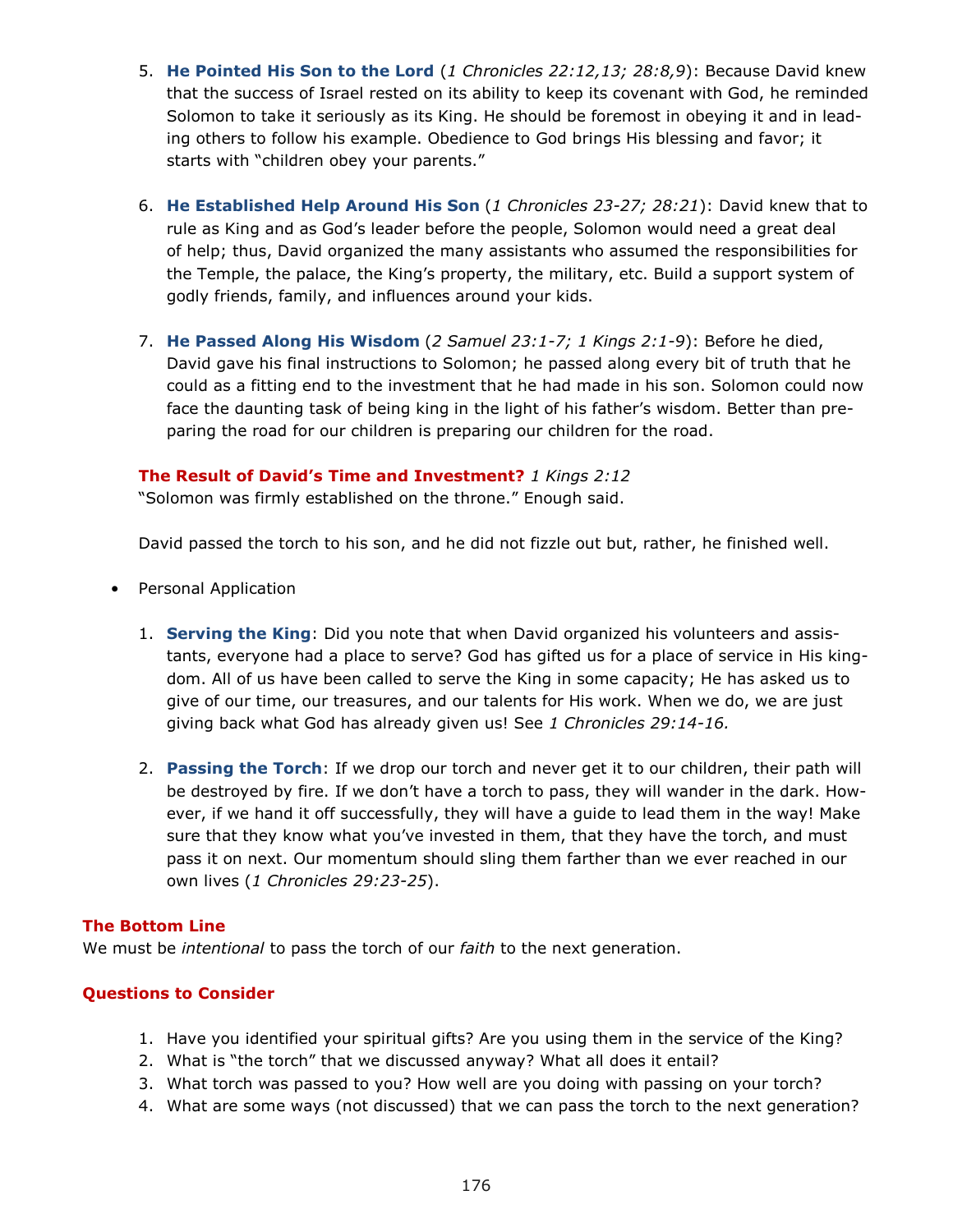# **Who Moved David?** BiAY.org | Weekly Reviews

# **The Sin of the Census**

In the New Living Translation, we find an unfortunate rendering of *2 Samuel 24:1,* "Once again the anger of the Lord burned against Israel, and He caused David to harm them by taking a census. 'Go and count the people of Israel and Judah,' the Lord told him."

The unfortunate part of this translation is that "the Lord told him" to take the census, which would seemingly incriminate God for David's actions. Later in the chapter, God punishes David and Israel for taking the census. Why would God punish someone for doing what they were told to do? Does this mean that God caused David to sin? Does this mean that God tempts people and is capable of evil? No, not at all.

When *2 Samuel 24:1* is viewed in more literal translations, the scenario is understandable.

"Now again the anger of the Lord burned against Israel, and *it incited David against them* to say, 'Go, number Israel and Judah' " (NASB).

"The anger of the Lord was aroused against Israel, and *He moved David against them* to say, 'Go, number Israel and Judah' " (NKJV).

"The Lord was angry at Israel, and He made David think it would be a good idea to count the people in Israel and Judah" (CEV).

The partner of this passage is found in *1 Chronicles 21:1*, which says, *"Satan rose up against Israel and caused David to take a census of the Israelites"* (NLT).

For reasons we are not told, God was angry with Israel, perhaps for some sin or disobedience. As a result, God judges the people through the prideful action of their king, a needless census during peace time, to measure his own strength and glory, so as to trust in it rather than God.

However, the question still remains, who moved David to take the census — God or Satan? The answer is both. God permitted Satan to attack Israel through the taking of the census, so in essence both God and Satan were involved. It is the doctrine of concurrence taking place here as in other Scriptures. Concurrence is when two or more participants are involved in a scenario and, yet, the purposes of God are accomplished.

This truth is evidenced in many places in the Bible. For example, who attacked Job? Who hardened Pharaoh's heart? Who threw Jonah overboard? Who betrayed Jesus? Who crucified Jesus?

The bottom line is this: we know that God is incapable of evil and cannot or does not tempt man. Although the words may sometimes indicate otherwise, God is not at fault for causing one to sin.

However, everything must be permitted by God to occur, so He is involved with every situation in His universe; but, oftentimes to allow evil to take place, He must permit the evil one, Satan, to take part. Many times, what God permits, He is said to have caused; but, that truth does not incriminate God for the choices and sins of man.